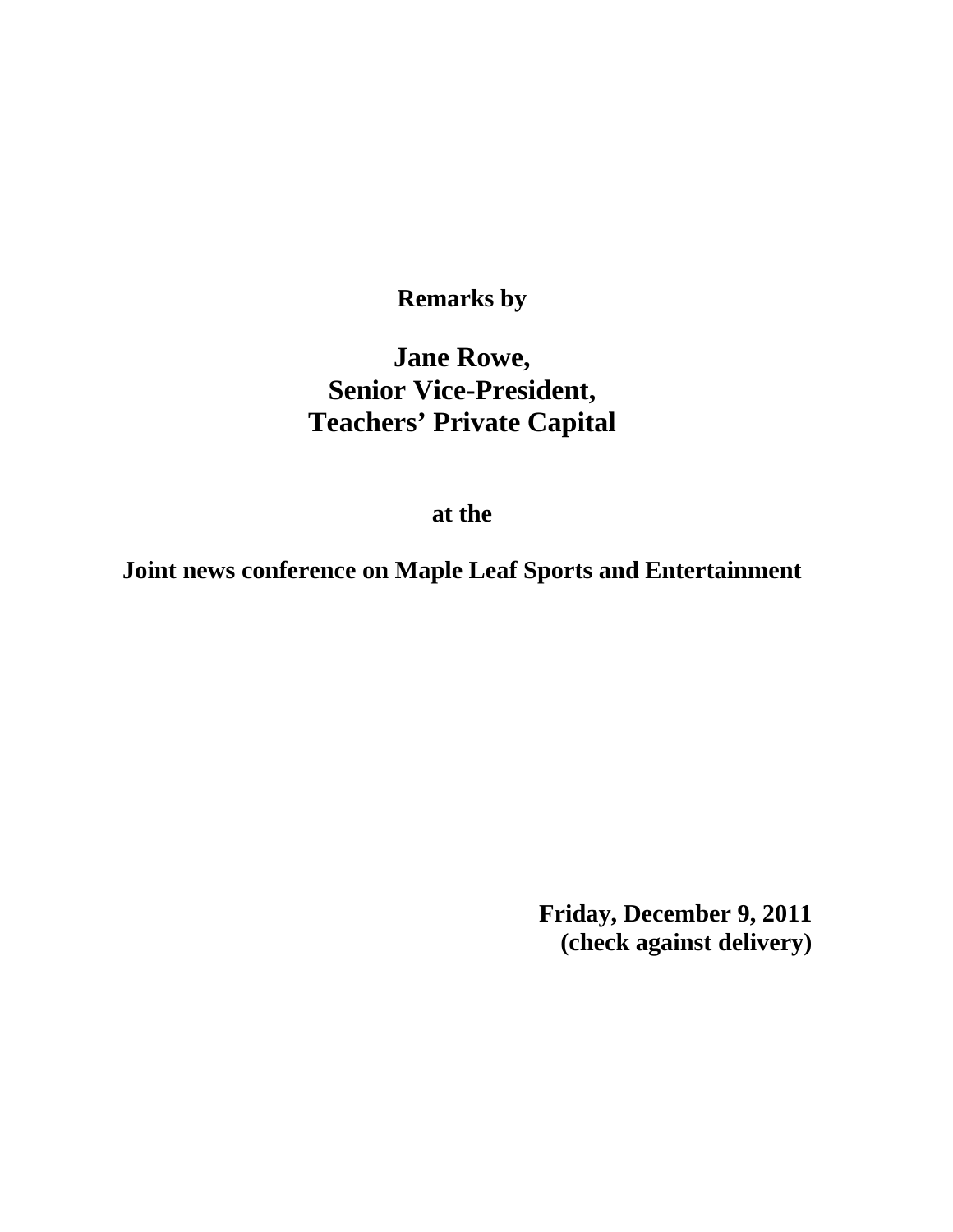Thanks Bill. Welcome everyone and thanks for joining us this morning.

Our announcement today that Teachers' is selling our 80% ownership of MLSE to two great Canadian companies, Rogers and Bell, is made with mixed emotions.

On the one hand, we are transferring our ownership to two very solid partners who have the commitment and resources to ensure Maple Leaf Sports will continue to grow and prosper.

But at the same time, it also marks the end of a great association for Teachers'. We have enjoyed a wonderful 17-year history with MLSE.

Since 1994, when we first invested in MLSE, the company has grown to be a significant part of not just our portfolio, but indeed of our community.

Think of what we bought then… one 1930's-era building and one great team. Now it is a multi-billion dollar Canadian sports, entertainment, media and hospitality icon with four teams for fans to cheer on.

It has also been a major philanthropic contributor and community builder through its Team Up Foundation. There are few who are not touched by its role in the community. We are very proud we have helped build the company to this level.

But the time is now right for this sale.

We know that when Bell and Rogers take over next summer, the company will be in good hands with them, and with our fellow shareholder, Larry Tanenbaum, as their partner.

And on that note, I would be remiss if I did not take the opportunity today to commend you, Larry, for your outstanding contribution to this company.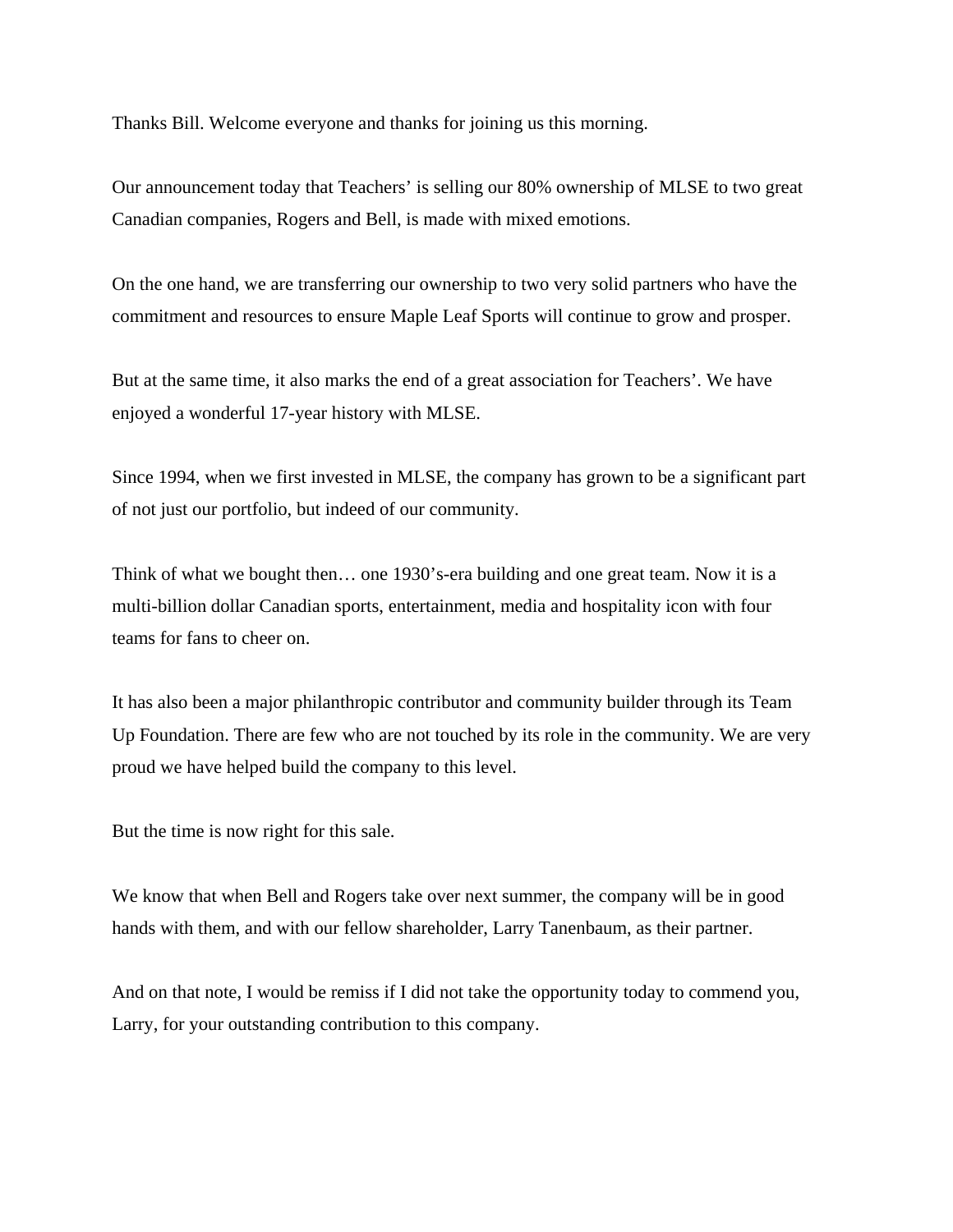Your commitment and your passion for its teams and businesses are a large part of its success to-date. We sincerely thank you for your partnership over the past 15 years.

MLSE is the sum of many parts. But its real value is in all of its people across all of its operations. We have always been proud to have been associated with the talented and dedicated team at MLSE, particularly since Richard Peddie's appointment as CEO in 1998.

Now, you're probably wondering, if MLSE is such a wonderful company, with such great potential, why is Teachers' selling??!

Especially since we told you just two weeks ago that we weren't!.….

Let me tell you how we got here today.

Last March, we initiated our ownership review, after the phone started ringing with a number of unsolicited expressions of interest from various parties.

We approached the review with the same discipline we use around all of our investments as a fiduciary for the 300,000 retired and working teachers in Ontario.

In May, we announced the purchase of TD Capital's 13 percent stake in MLSE to help simplify the process and augment our position.

At the end of November, having received no offers that met our requirements for sale… we concluded the process and announced we would retain our enhanced ownership position. We started putting our plans in place to move the company forward.

Less than a week later, we were unexpectedly approached by Rogers and Bell with a new, unsolicited offer. It was comprehensive, firm and it met all of the terms and conditions that we at Ontario Teachers' considered necessary.